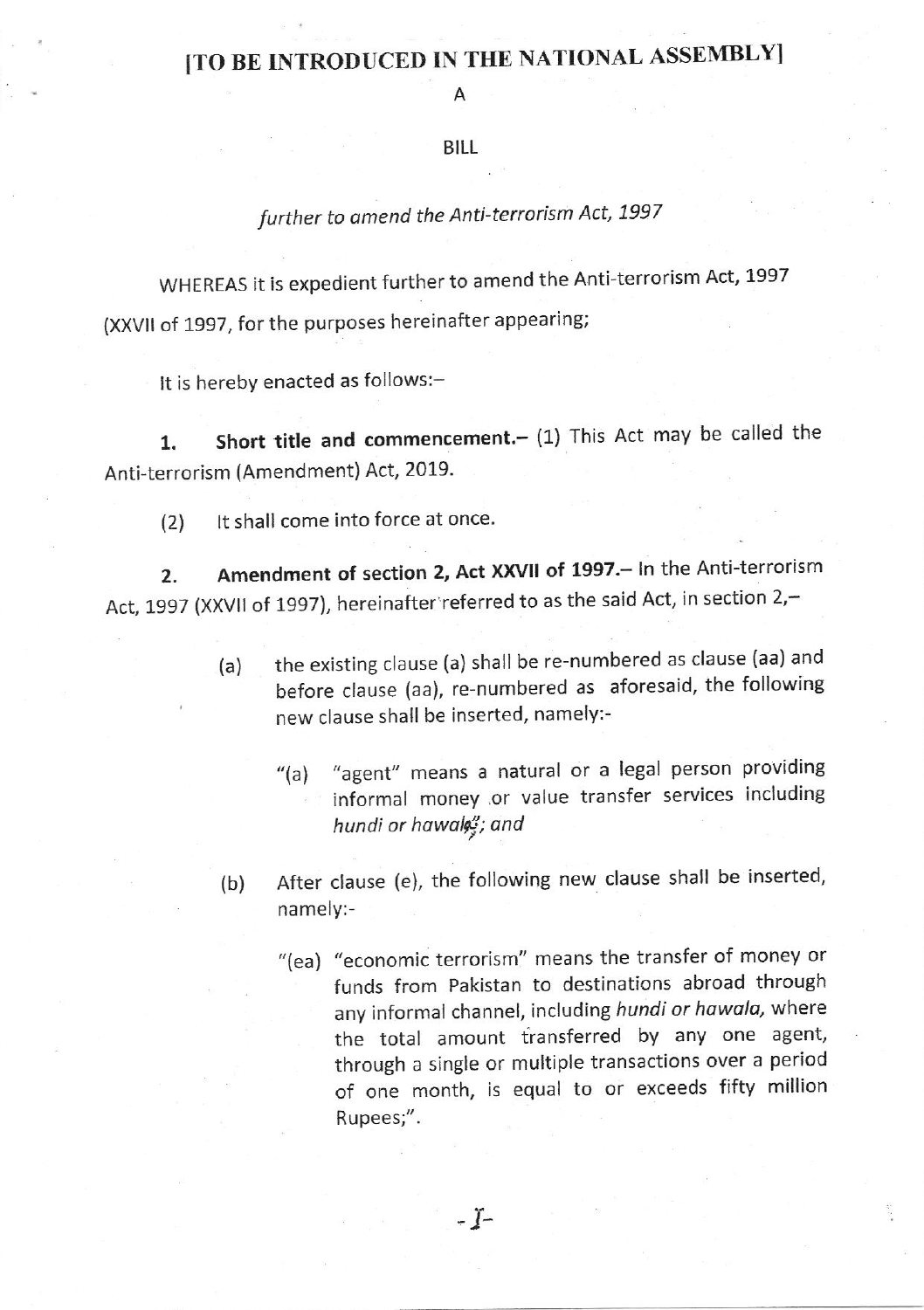Amendment of section 6, Act XXVII of 1997.- In the said Act, in section 6, in sub-section (2),-3.

- (a) In clause (o), the word "or", at the end, shall be omitted; and
- (b) In clause (p), for the full stop, at the end, a semi colon and the word the "and" shall be substituted and thereafter the following new clause shall be added, namely:-
	- $''(q)$  involves economic terrorism.".

4. Insertion of section 9A, Act XXVII of 1997.- In the said Act, after section 9, the following new section shall be inserted, namely:-

> "9A. Preventive detention for inquiry.- (1) Any person against whom there are reasonable grounds of believing that he is connected with an offence under this Act may be detained for inquiry for a period not exceeding three months.

> (2) The detention under sub-section  $(1)$ , may be authorized through a specific or generat order passed by the Secretary, Ministry of Interior or the Home Secretary of the Province, or where the provisions of section 4 have been invoked, the armed forces or civil armed forces, as the case may be, upon the recommendation of committee to be notified by the Secretary, Ministry of Interior under sub-section (9).

> $(3)$  The detention under sub-section  $(1)$ , including detention for further period after three months, shall be subject to the provisions of Art icle 10 of the Constitution'

(4) The inquiry under sub-section  $(1)$ , may be conducted by a police officer not below the rank of superintendent of Police or through a Joint Investigation Team (JIT) to be notified by the Government comprising a Police officer not below the rank of Superintendent of Police and officers of other investigation agencies. The Police officer or JIT, as the case may be, shall have such powers as are given in section 5 of the Federal Investigation Agency Act, 1974 (Vlll of 1975):

 $-2$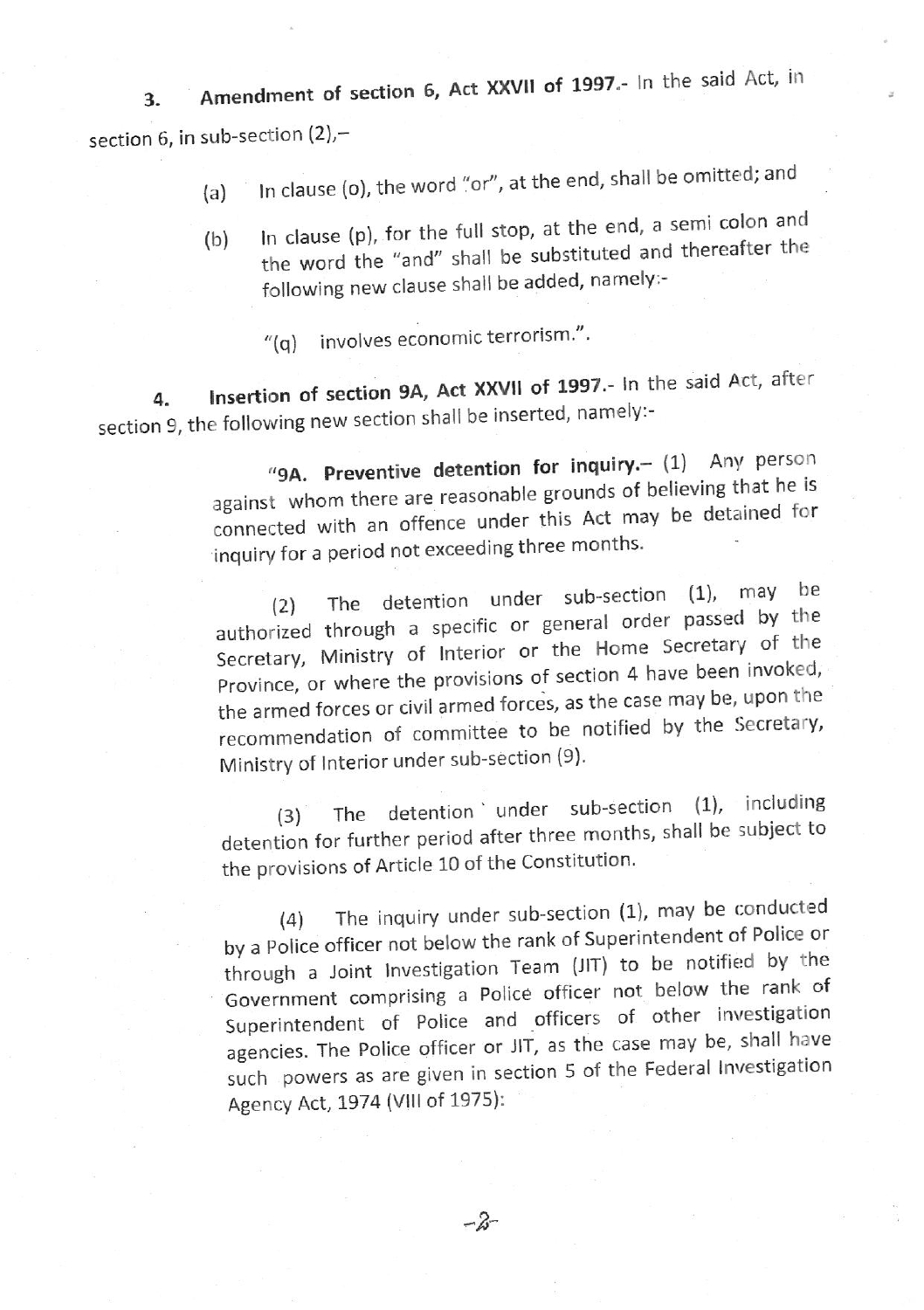Provided that where the detention order has been issued by the armed forces or civil armed forces under sub-section (2), the inquiry shall be conducted by the JIT comprising members of armed forces or civil armed forces, as the case may be, intelligence agencies and<br>officer.not.heli agencies and other law enforcement agencies, including a Police officer not below the rank of Superintendent of Police.

(5) The detenue shall be produced in camera before the presiding officer of the court or in his absence before the District and Sessions Judge or the Magistrate appointed under the Shariah Nizam-e-Adl Regulation, 2009, as the case may be, within twenty-four hours of his detention and before the presiding officer of the Court if and when any extension in the period of detention is requested.

(6) The Police officer or JIT, as the case may be, conducting inquiry under sub-section (4) shall have all the powers relating to search or arrest of person and seizure of property and other relevant material connected with the commission of any offence and shall have all the powers which a Police officer have in relation to the investigation of of{ences under this Act or Code or any other law for the time being in force:

Provided that the detenue shall be kept in a detention centre as notified by the Government and the presiding officer of the court or the District and Sessions Judge or the Magistrate, as the case may be, referred to in sub-section (5) shall have the authority to inspect the detention centre to ensure that the custody is in accordance with the law for the time being in force.

(7) Any person detained under this section shall be provided with such facility of medical check-up as may be prescribed.

(8) Where any person is aggrieved by the order under sub-section (1) he may file a review application in writing before-

- (a) Minister for lnterior in case he is detained by the order of Secretary lnterior; or
- Secretary, Ministry of lnterior in case he is detained by the order of Home Secretary. (b)

 $-3$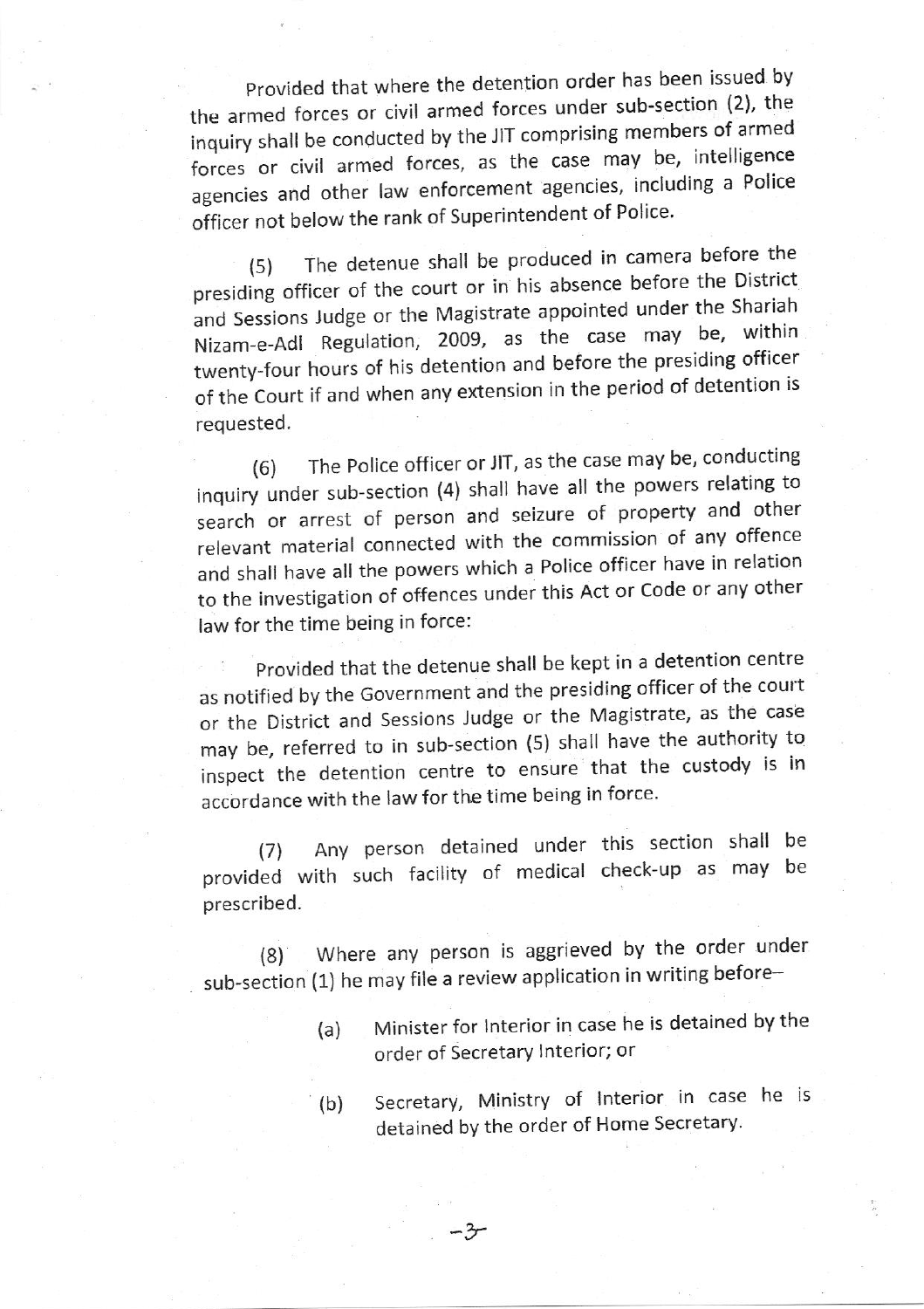The committee mentioned in sub-section (2) shall be as

follows:

(a) in case the detention order is made bv the Secretary Ministry of Interior,-

| (i)    | Secretary Interior    | Chairman    |
|--------|-----------------------|-------------|
| (ii)   | Director General FIA  | Member      |
| (iii)  | <b>Member Customs</b> | Member      |
| (iv)   | Director General ASF  | Member      |
| (v)    | Director General ANF  | Member      |
| (vi)   | Representative of ISI | Member      |
| (vii)  | Representative of IB  | Member      |
| (viii) | Representative of FMU | Member; and |
|        |                       |             |

SecretarY,- (b) in case the detention order is made by the Home

| (i)    | Home Secretary Concerned       | Chairman  |
|--------|--------------------------------|-----------|
| (ii)   | Addl. IGP (Special Branch)     | Member    |
| (iii)  | Zonal Director FIA             | Member    |
| (iv)   | Collector Customs (Preventive) | Member    |
| (v)    | Head of CTD                    | Member    |
| (vi)   | Representative of CAF          | Member    |
| (vii)  | Sector Commander ISI           | Member    |
| (viii) | Joint Director IB              | Member.". |
|        |                                |           |

4-

(e)

 $\mathbf{I}$